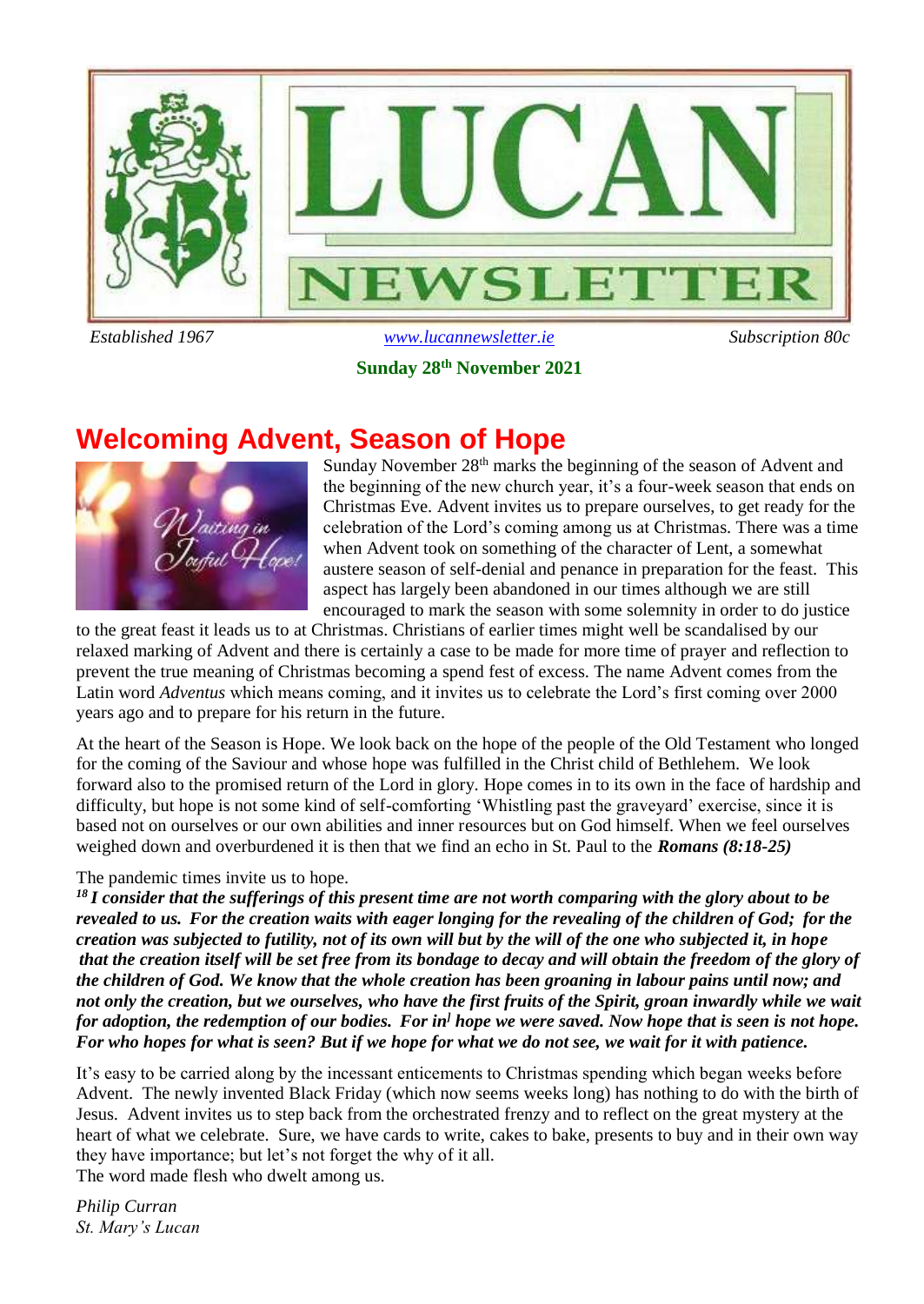## **Lucan Citizens Information Centre**

[www.citizensinformation.ie](http://www.citizensinformation.ie/)

The old 0761 numbers will remain operational in tandem with 0818 until **31 December 2021**. However, from 1 January 2022, **only the 0818 numbers will connect you to the relevant service**.



**Citizens Information Phone Service** (CIPS) 0818 07 4000 operates on Monday to Friday 9 am to 8 pm.

**MABS:** The Money Advice and Budgeting Service is the State's money advice service, guiding people through dealing with problem debt for over twenty years. MABS Clondalkin phone 0818 07 2270 or email [clondalkin@mabs.ie](mailto:clondalkin@mabs.ie)

#### **Calling non-geographic numbers (such as 1800 numbers)**

A non-geographic number (NGN) is a type of telephone number that is not linked to a specific geographic region or 'area code'. An NGN is any phone number beginning with 1800, 1850, 1890, 0818 or 076.

NGNs are used by many businesses and charities, as well as public services and banking services.

Calls to 1800 numbers from landlines and mobiles are free. Calls to other NGNs cost the same as calling a landline number.

If your bundle includes landline calls, then calls to NGNs are included in the bundle.

#### **Changes to NGNs from 31 December 2021**

From 31 December 2021, the number of NGNs will reduce from 5 to 2. From this date, the only NGNs will be:

1800 0818

Organisations that use 1850, 1890, and 076 numbers are now changing to either 1800, 0818, or geographic numbers (geographic numbers are local numbers with an area code, for example 01).

#### **Why are the changes happening?**

Many people avoid calling 1850, 1890 and 076 numbers because they think they are confusing

and expensive. ComReg is reducing the number of NGNs to simplify NGNs for consumers.

From 31 December 2021, there will be just 2 NGNs – 1800 (Freephone) and 0818 (Standard rate). This makes call costs easier to understand.

#### **Helplines**

Men's Aid - mensaid.ie 01 5543811 Mon - Fri 9 am to 5 pm, Sat & Sun 10am to 2 pm Women's Aid - 1800 341 900 24 hours a day, 7 days a week Pieta - 1800 247 247, Text HELP to 51444 Samaritans 116 123 - 24 hours a day 365 days a year AA Alcoholics Anonymous.ie Tel + 353 1 8420700 and for deaf and hard of hearing only 087 1460387 GA - gamblersanonymous.ie - 01 8721133 087 7485878 10 am to 10 pm

#### **Be Winter Ready**

gov.ie - Be Winter Ready [\(www.gov.ie\)](http://www.gov.ie/) The Be Winter Ready Booklet has been prepared as part of the Government of Ireland initiative to assist households in preparing for winter while also living with the impacts of COVID-19.

### **Lucan Lions Club**

Over the next few weeks we will be recommencing our fundraising activities so that we can help those less well off in our community.



We are grateful to SuperValu Lucan and Eurospar Ballyowen SC for their support for our Christmas Appeals. All of the funds raised over the Christmas period will be used to assist local worthy causes.

*Many thanks to all our loyal supporters*.



Thank you to Lucan Credit Union for continuing their sponsorship of "Lucan Live" in 2022. If your business would like to

sponsor one of our programmes next year, please contact Mairéad by emailstationmanager@liffeysoundfm.ie for our excellent sponsorship rates.

#### **Liffey Sound 96.4FM - Lucan's Community Radio Station**

[www.liffeysoundfm.ie](http://www.liffeysoundfm.ie/) or catch up on Facebook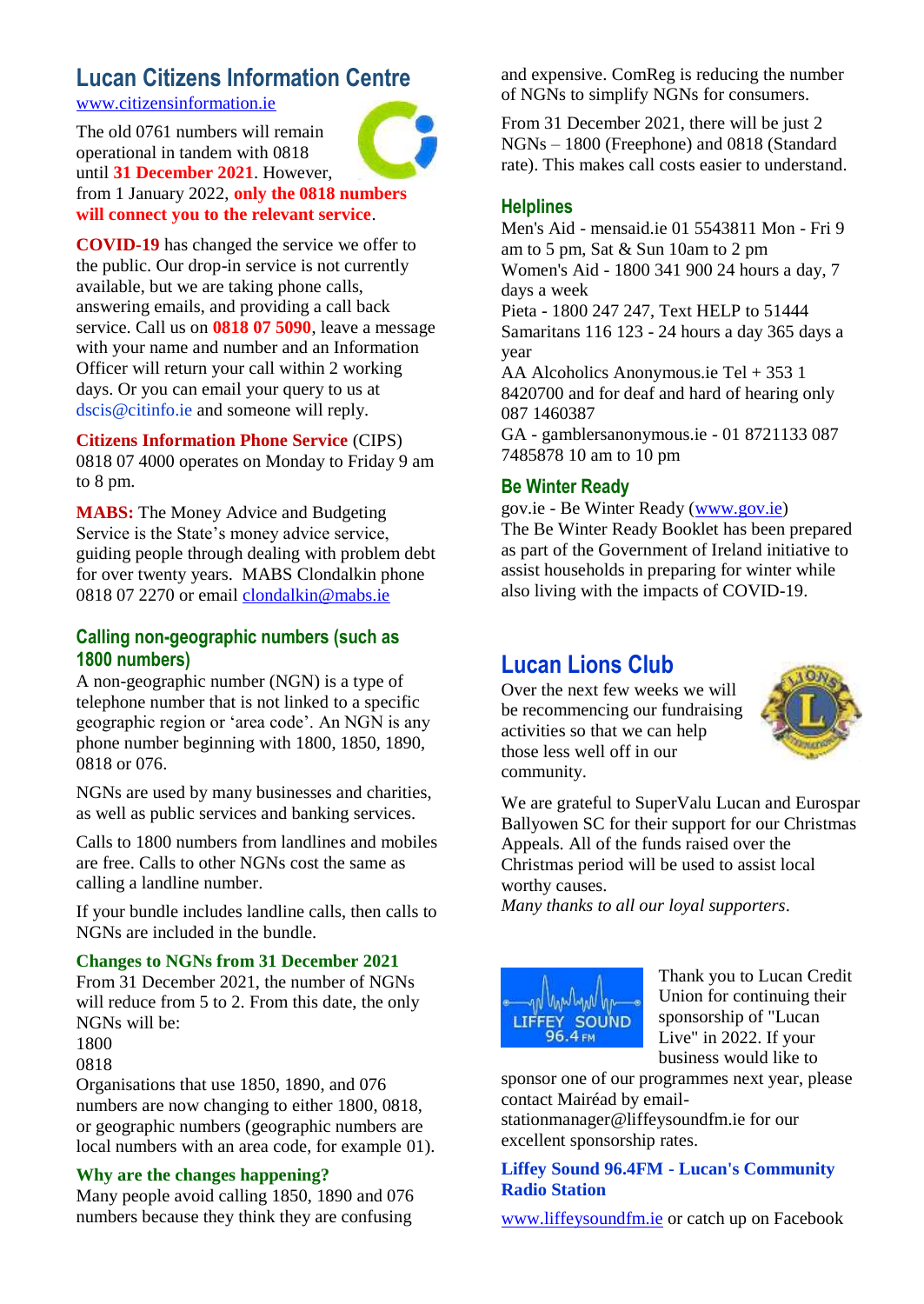### **Lucan Active Retirement Assoc.**

Our much awaited winter trip away this year was to Rosses Point for a 5 day break. The journey was by rail (on our wonderful free travel passes) from Maynooth to Sligo, where a coach picked us up and brought us to our temporary home at Yeats Country Club hotel. The train journey was smooth and comfortable as we played cards, ate chocolates and enjoyed the passing scenery. A smaller group travelled by car enjoying tea and cake breaks in Carrick on Shannon. Yeats Hotel provided warm fires, a cosy Christmas atmosphere and comfortable rooms with sea views. Delicious food, fine drink, swimming pool, gym, and entertainment were provided. The music and singers were accompanied by our own 'Strictly Come Dancers', 'Line Dancers' and 'active retirees'. The Yeats staff gave us a warm welcome when we came and a big wave goodbye/ send-off as we left.



Trips to Sligo and a day trip to Enniskillen, scenic walks, café visits, shopping and, of course, the beautiful sea air, were enjoyed. Visits to pubs such as the Thomas Connolly on the quayside and the Glasshouse Hotel for Irish Coffees were great fun. These establishments were handy as the bus stop back to hotel was close by so they were welcome interludes if bus was not due.

The Covid years have been difficult as we have lost far too many wonderful members and friends for various reasons, who we all miss dearly. Many activities have been curtailed, i.e. Drama, Choir, and Whist in the Springfield on Tuesday nights etc. The club continue to enjoy our meet up on Thursdays 11:30am to 2:30pm with tea and cake break. We do gentle chair exercises first to warm up, play Bowls, Scrabble, Whist, 25's or chat etc., there is something for everyone and we would love to welcome new members.

### **Lucan Drama**

Congratulations to Director, Vincent Casey, Cast, B. Guy Kelly and Katie Noone and



backstage Mary Kelly on their achievements and success in the recent One Act Festivals in Kiltimagh, Gorey, Coolgreaney Ballina and Dundrum. They had nominations for Best Director, Best Actress and won 2nd and 3rd places. They also got an adjudicator's award for their production of '*Contractions*' by Mike Bartlett.

We are hoping to stage two One Act Plays the 18th to 21st January in the Spa Hotel but again this depends on the Covid situation...However rehearsals are continuing as I write.

#### **Sympathies**

Lucan Drama would like to extend our deepest sympathies to Rose Fitzgerald and family on the

recent passing of Vincent, husband, father, neighbour and friend. *May Vincent rest in Peace.*

We also wish to commiserate with the family, friends, neighbours and all the Lucan community on the death of Peter Brady. Peter was a great 'people person' and worked tirelessly for the people of Lucan for many years. He was always interested in Lucan Drama.

*Rest in Peace, Peter.*

**Contact** Bernie 0864015794 or Jack 0860666626 for further information re Lucan Drama



Lucan Men's Shed reopened on 9th November. We had a long closure, but we survived it. Our Committee Members stayed together. We held virtual meetings, kept in

touch with each other and with the members with similar virtual meetings and with walks in a variety of locations. This combination worked for us and here we are, reopened.

A Shed visitor on Reopening Day, on his first occasion in a Men's Shed, enjoyed his experience and when asked what he thought of it, he said that he liked the hospitality, the welcome, the craic and the friendship.

What more can be written, except to add that you will be similarly welcomed when you come to visit.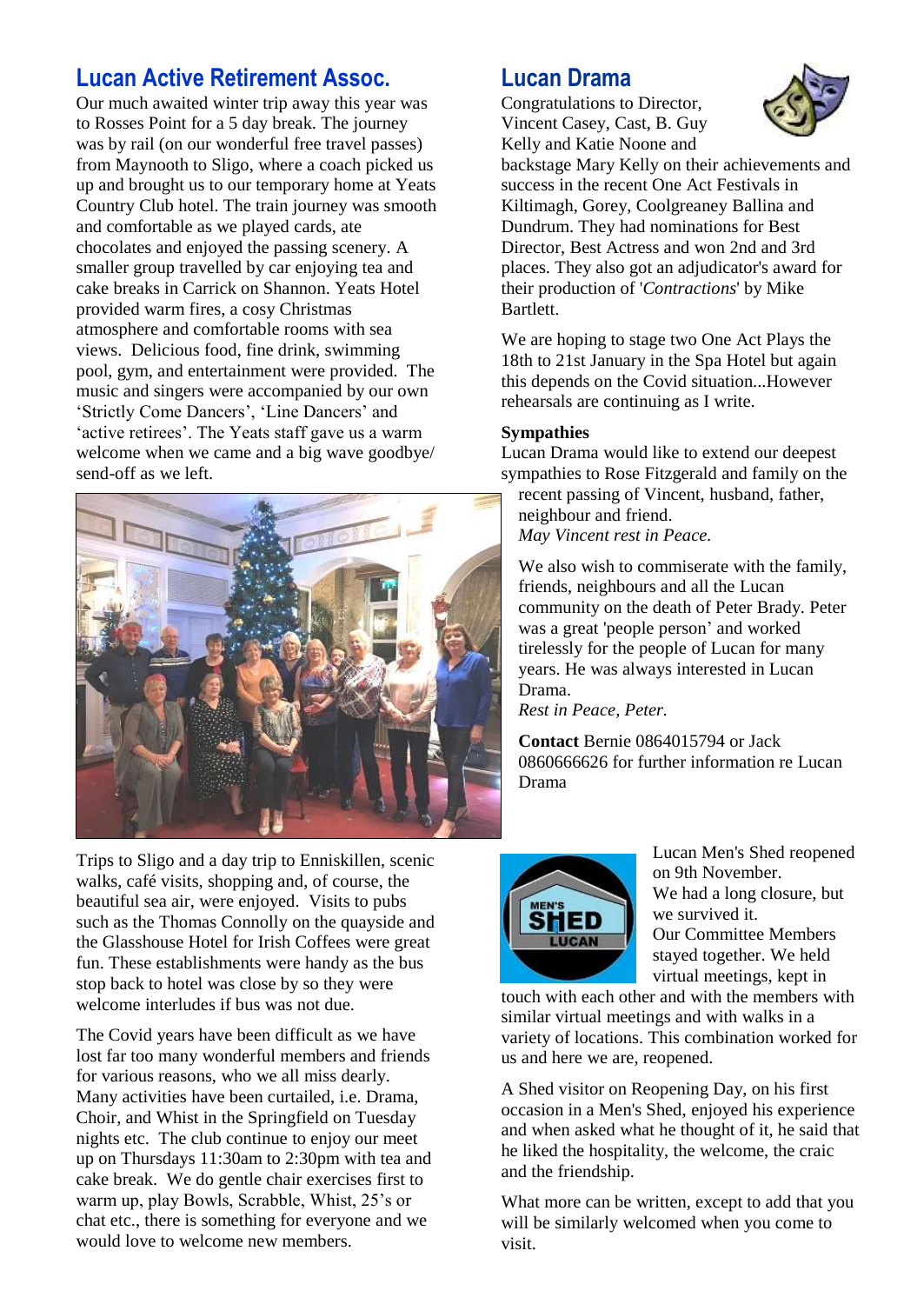## **Parish Notes**

**St Mary's, Lucan**  [www.lucanparish.com](http://www.lucanparish.com/)





#### Congratulations to the pupils of *Scoil Mhuire Girls N.S.* and *St. Andrew's Church of*

*Ireland N.S.* who will receive their Confirmation this Saturday 27<sup>th</sup> November. Have a lovely day. *Please keep them in your prayers.* 

#### **Sunday Mass Times**

Saturday Vigil: 6.30pm Sunday: 9am, 10.30am, 12 noon and 7pm.

**Notice:** If you have a Sunday Mass booked please ring Sacristy to confirm time. Ph. 01 6281487.

#### **Weekday Masses:**

Monday to Saturday 10am

#### **Important:**

We need to remember that Covid is still very much with us. We must continue to **wear face coverings in the church and use the hand sanitizer on the way in.**

For all Masses, please **enter the Church via the Main Door** and **exit via the other 2 doors**.

Those in the **benches** please go out through the **back porch door** and those in the **chairs** please exit via the **side door beside the nuns' chapel. No** exit via Main Porch Door.

#### **Masses will continue to be live-streamed on [www.lucanparish.com](http://www.lucanparish.com/)**



#### **St. Mary's Readers' Roster December 2021**

The roster for readers at the Saturday vigil and Sunday masses for the month of December 2021 was sent to all readers by email on 21st November. If any reader has not received it a copy is available for inspection in the sacristy.

#### **Private Prayer:**

The Church is open daily for private prayer on weekdays from 10.30am to 6pm (funerals permitting) and on Sundays after the 12pm Mass to 6pm.

#### **Praying with Scripture:**

Praying with scripture has recommenced via zoom. If interested please contact Cheryl Murphy at 086 8343754 to register.

#### **Church Art Calendar for 2022**

Available in the Parish Office or the Sacristy. Cost  $£1.50$ 



#### **Visits to the housebound:**

If you are housebound you can call Deirdre at the parish office (01 621 7041) we will be happy to call on a monthly basis.

#### **Baptisms:**

Dates are bookable online to the end of January 2022. Dates will be added as the need arises. If you need to cancel a booking contact: [secretary@lucanparish.com](mailto:secretary@lucanparish.com?subject=Cancellation%20of%20Baptism%20Booking&body=Dear%20Secretary%2C%0AI%20wish%20to%20cancel%20the%20booking%20made%20for%20baby%3A%0Aon%20date%3A%0AThank%20You)

#### **Confessions – Nuns' Chapel:**

After Saturday Morning 10am Mass and Saturday Evening 6.30pm Mass.

### **Medjugorje Mass**

St Mary's Church, Lucan

**Rosary: 5.45pm, Holy Mass: 6.15pm**

#### **13th December**

Mass also live at lucanparish.com

### **St. Andrew's Church of Ireland**

**St Andrew's, Lucan: Sunday** 10am. **Wednesday:**10am **St Mary's, Leixlip:**  Sunday:11.30am. Tuesday: 10am

**Services** are available on our parish Facebook pages: [St. Andrew's Church, Lucan](https://www.facebook.com/standrewslucan/) or [St Mary's](https://www.facebook.com/stmarysleixlip/)  [Church, Leixlip](https://www.facebook.com/stmarysleixlip/)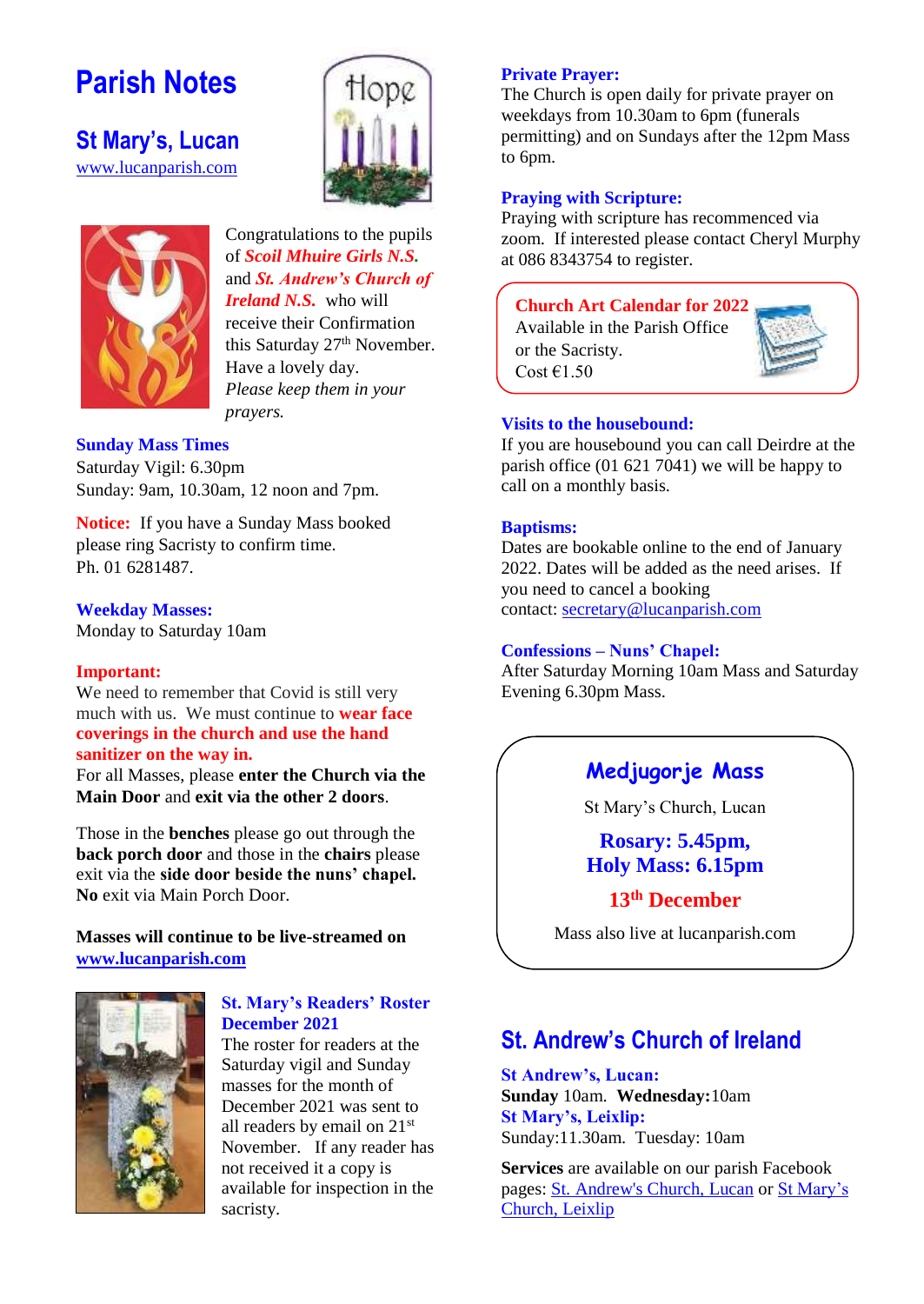### **St. Patrick's Esker/ Dodsboro/Adamstown**

[www.stpatrickslucan.ie](http://www.stpatrickslucan.ie/)

**Masses:** Vigil Saturday 7pm, Sunday: 9am, 10.30am and 12 noon. **The 10.30am Family Mass** is aimed at younger parishioners and their families; it is an accessible liturgy for children and enables them to participate more fully in the Sunday Mass.

**Weekday Masses:** Monday to Friday at 10am.

**All Masses continue to be livestreamed at stpatrickslucan.ie**

We must continue to **wear face coverings in the church and use the hand sanitizer on the way in.**

**View the following on www.stpatrickslucan.ie**

Mass Readings for the week Morning Prayer – Lauds Evening Prayer – Vespers Take five at 10 - Reflections–Weekdays: 10am Taizé – Watch and Pray

### **Divine Mercy, Lucan South**

[www.lucansouthparish.net](http://www.lucansouthparish.net/)

**Sunday Mass Times:** Saturday Vigil 6:30pm, Sunday 10:15am and 12:15pm

**Weekday Masses:** Monday to Friday 9:15am. Saturday 10am

**Important:** We need to be diligent in continuing with the **wearing of face coverings and hand sanitising upon entering the church. All Masses will be livestreamed on [www.lucansouthparish.net](http://www.lucansouthparish.net/)**

**Daily Readings on website:** Under our Welcome menu you will find links for the Daily Mass Reading which updates every day as well as Sunday Mass Reading for the following Sunday's Mass. It is a great way to be able to read along during Mass if you so wish or take time to reflect on the passages during the week and see what message they have for you. One quick note is that if it is a Sunday and you want to see the Gospel for today then click on the Daily Mass Reading link as the Sunday listing will be for the following week.

### **Lucan Presbyterian Church**

**Morning Worship:** 11am.

You will need a face covering (unless exempt) and your own Bible. **Services will be streamed online and available on Youtube?**

## *Christmas Cards for Sale*  **In St Mary's Parish Centre**

**in aid of**

### **The Peter McVerry Trust**

Pack (assorted designs) of

### **NAGARHOPE**

€5 for Pack of  $12$  – Six beautiful designs. Also available from 191 Beech Park or contact 087-0666891

#### **Also available**

**Christmas Novena Masses**

**€6** - Proceeds go to the Student Priests.



## **Medjugorje Irish Centre Pilgrimages**

**April - Oct 2022:** 7 Nights apartment B&B and

return Airport transfer from Dubrovnik or Split from €315 per person sharing. Guaranteed Airport transfer price for any flight.

Contact us for details and book the dates that suit you.

Tel. 01 4434510 or [reservations@med-irishcentre.com](mailto:reservations@med-irishcentre.com)

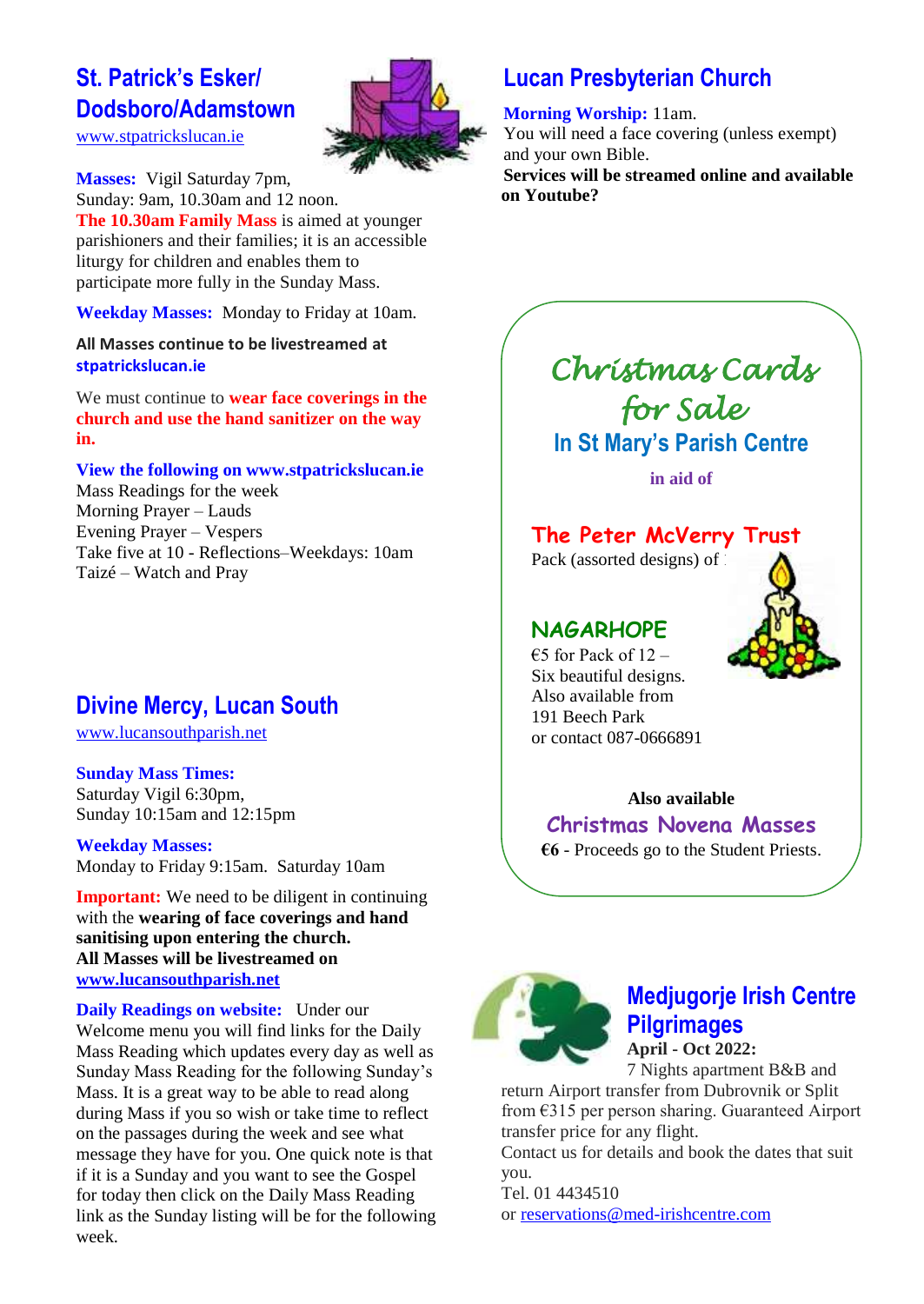## *Acknowledgement*

#### **MURRAY ANN**

The Murray family Susan, Rachel, Ruth, Rona, June and Paul would like to thank all who supported them on the great loss of their mother Ann.

We would like to thank all who attended her Funeral mass, those who watched online, called to the house, sent cards, letters, kind words, tributes and funny stories. To those who helped in any way your contribution made our loss more bearable.

Thank you to Fr. Phillip Curran, Eileen and the Funeral Team for the lovely service. To Cunningham Funeral Team for all their help. To Sarah Bass the vocalist who lifted our hearts at the mass. To all Ann's grandchildren and great grandchildren who took part in the ceremony their love for their nanny To Kenny's in Lucan Village for the lunch.

Thank you all from the bottom of our hearts. Ann will be sorely missed.

## *Deepest Sympathy*

#### **BRADY (PETER) R.I.P.**

We were saddened to learn of the passing of Peter Brady this week.

Peter has been a regular contributor to Lucan Newsletter over the years – from his days in politics to more recent times when he was involved with the local St. Patrick's Day Parade.

Many of the old Lucan photographs published in Lucan Newsletter were courtesy of Peter.

To his wife Patty, and family, we extend our deepest sympathy. *May he rest in peace.*

#### **BRADY (PETER) R.I.P.**

On Tuesday morning last we received the very sad news of the passing of our very dear friend and colleague Peter Brady who was a founder of Lucan St. Patrick's Day Parade. He will be sadly missed. With a heavy heart we send our condolences to Patty and all his family at this very sad time. Ar dheis De go Raibh a Anam. *Lucan St. Patrick's Day Parade Committee*



## *Birthday Remembrance*

#### **COWLEY (MARIE)**

On this, your first birthday since the Lord called you home. Until we meet again Rest in peace. *Very sadly missed by your loving family*

### *Anniversaries*

#### **KILDUFF (PATRICK) 23rd Anniversary**

Chapel Hill.

In loving memory of our dear brother Paddy. Silent thoughts of times together Hold memories that last forever. *Remembered by all the family*

#### **MORRIS (JENNIE)**

#### **3 rd Anniversary – 25th November**

Late of Lucan Road, Chapelizod.

#### **Mother**

All our love To our wonderful mother, in Heaven above You walk beside us everyday And show us signs along the way A special song, a rainbow in the sky It means so much and keeps us strong. *Sadly missed by your loving daughter Jane and son-in-law Dessie, sons Joseph, Billy, Harry and Jerry xxxxxx*

#### **Nanny**

Three years ago on this same day You closed your eyes too tired to stay The happy years we spent together Treasured memories forever and ever. *Love and miss you more each day your grandchildren Karen, Lisa, Kevin, Breda, Andy and Rachel xxxxxx*



Somewhere over the rainbow Granny Bus still sings And we smile, cause we know That you're keeping us safe With protection from your angel wings We will miss you always. *Your great grandchildren, Laurajane, Daniel, Nikki, Kelsie and Craig xxxxx*

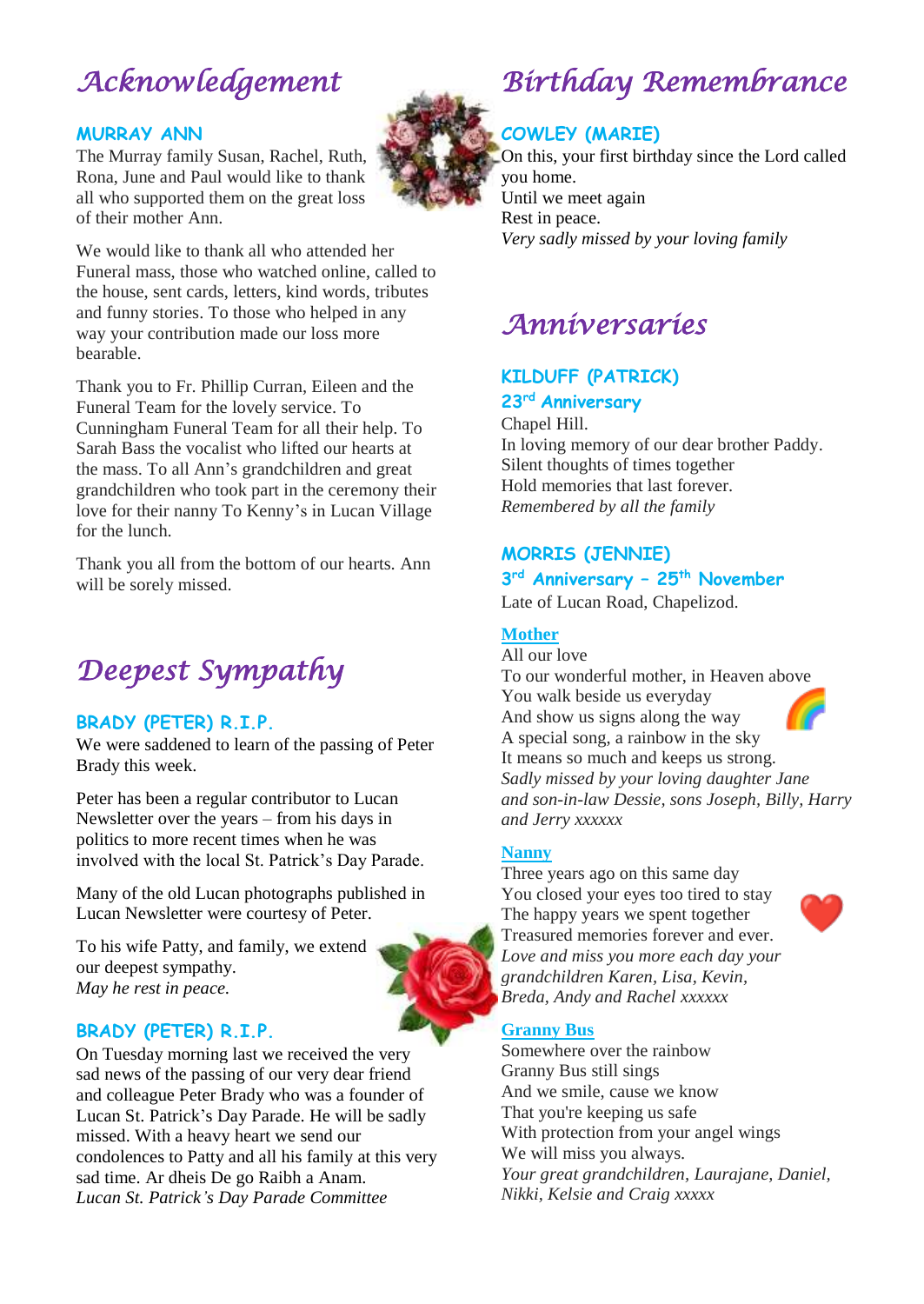### *Anniversaries*

### **JARVIS (ELZABETH – ANNE)**

**10th Anniversary** Late of AGP.

Remembering you Mam today It's been 10 years since you went away Quietly while sleeping you left Leaving us all heartbroken and bereft While time goes by we are lucky to remember All the great times we had together Eating ice cream every Sunday in Donabate To camping every summer, destinations great Hockey, Dublin and Manchester United too How fondly we remember you How you took care and loved each of us The generation has started again How we miss you and wish you were here To join in on the fun and cheer Goodnight dear Mam, hug Dad for us And know you are always loved. *Your loving children Ken, Linda, Elaine and Anne Marie, grandchildren Richard, Katie, Ava and Jack and extended family*

#### **MURRAY-FENNELL (DYMPNA) 4 th Anniversary – 1 st December**

'He Who hath made the night of stars For souls who tire and bleed, Sent one of His great angels down To help me in my need. 'He Who is wrapped in purple robes, With planets in His care, Had pity on the least of things Asleep upon a chair.' *From The Ballad of Father Gilligan by W.B. Yeats, a poem my mother found very moving. Remembering her with much love today – and every day, Michael*



#### **Are we all ready for Bus Connects this Sunday?**

Birdie got a booklet in the door, explaining the whole thing, but still can't make head nor tail of it. Perhaps when we see it in operation, the penny will drop!

**Bank Scams!** We can't warn our Readers too often. Some of these texts are very convincing – eg coming in the middle of the night to tell that someone has tried to log in to your account, and you should click the given link if it wasn't yourself. **DON'T CLICK ANY LINKS!** Ring your bank and report it when you get a chance.

**Hard to believe that Advent** is here already. After this week, Lucan Newsletter will only have 3 more issues before the big day.

**Birdie is looking forward to the Late Late Toy Show** this Friday night, and we hear that there are a couple of local children featuring again this year.



Me carrying around all the patience I have left for 2021

**Age Action** 

For all older people



Age Action are offering five hours tutoring, remotely, to anyone who

needs support using their smartphone, tablet or laptop. Covering topics like how to set up an email, how to download an app, how to use video calling to see your loved ones etc.

For more information, please call 01 4756989 or email [gettingstarted@ageaction.ie](mailto:gettingstarted@ageaction.ie)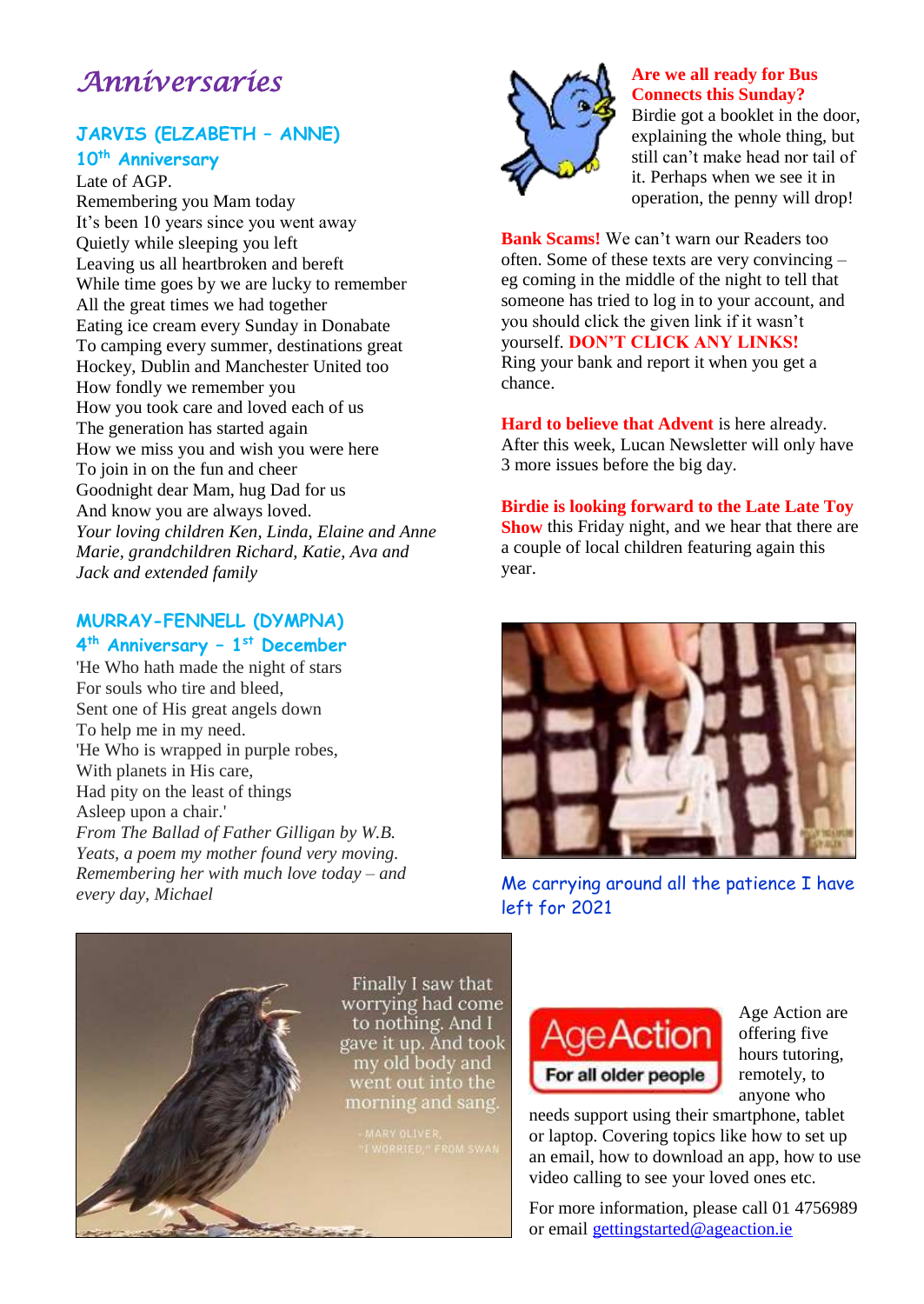

### **St. Joseph's College**

This week our students are completing their **Term Exams**. We wish them all the very best and hope all of their hard work pays off!



#### **Joey's Tidy Towns 2022 Calendars for St. Vincent de Paul**

Joey's Tidy Towns students are delighted to have two fundraising calendars on sale once again this year, in aid of St. Vincent de Paul. Our 45 students have been very busy over the last three weeks capturing many spectacular images of local sights, scenes of nature and places of interest that the students visited on school trips and excursions. Their wide range of photos have been compiled into two calendars that make great planners for home and work and also a great Christmas present for family near and far! The calendars will be on sale from 3<sup>rd</sup> December from the school at €10.00 per calendar, approx. €5.00 will go towards the Lucan branch of St. Vincent de Paul.



**Presentation Day** (21<sup>st</sup> November) is celebrated in the school every year. This year, like last year, due to Covid restrictions we could not celebrate Mass in the church. All students remained in their classes and linked together through Zoom. We had a lovely ceremony, led by Ms. Fitzgerald and Fr Tom Kennedy. A girl from each year group read a Prayer of the Faithful and Holly McGuiness from 5th Year, sang a beautiful rendition of "Who will light the lantern?"

Our Head Girl Hannah Farrelly and Deputy Head Girl, Mary Adegbuyi spoke about the history of Nano Nagle and what it means to walk in the footsteps of Nano today in 2020. During the ceremony, a lantern, symbolic of Nano Nagle, was lit in every classroom.

Thank you to Fr Kennedy and to our Religion department, Ms Mellett and all staff and students involved, for a lovely Presentation Day celebration.



*Holly McGuiness sang at our Presentation Day Mass.*

Well done to Ms Ford and her family on their Participation and Performance in Ireland's gruelling **Fittest Family** on Sunday evening!!

We will be watching them eagerly again in two weeks time!

**School website** [https://stjosephslucan.com](https://stjosephslucan.com/)

**Follow us on Twitter:** @STJosephs3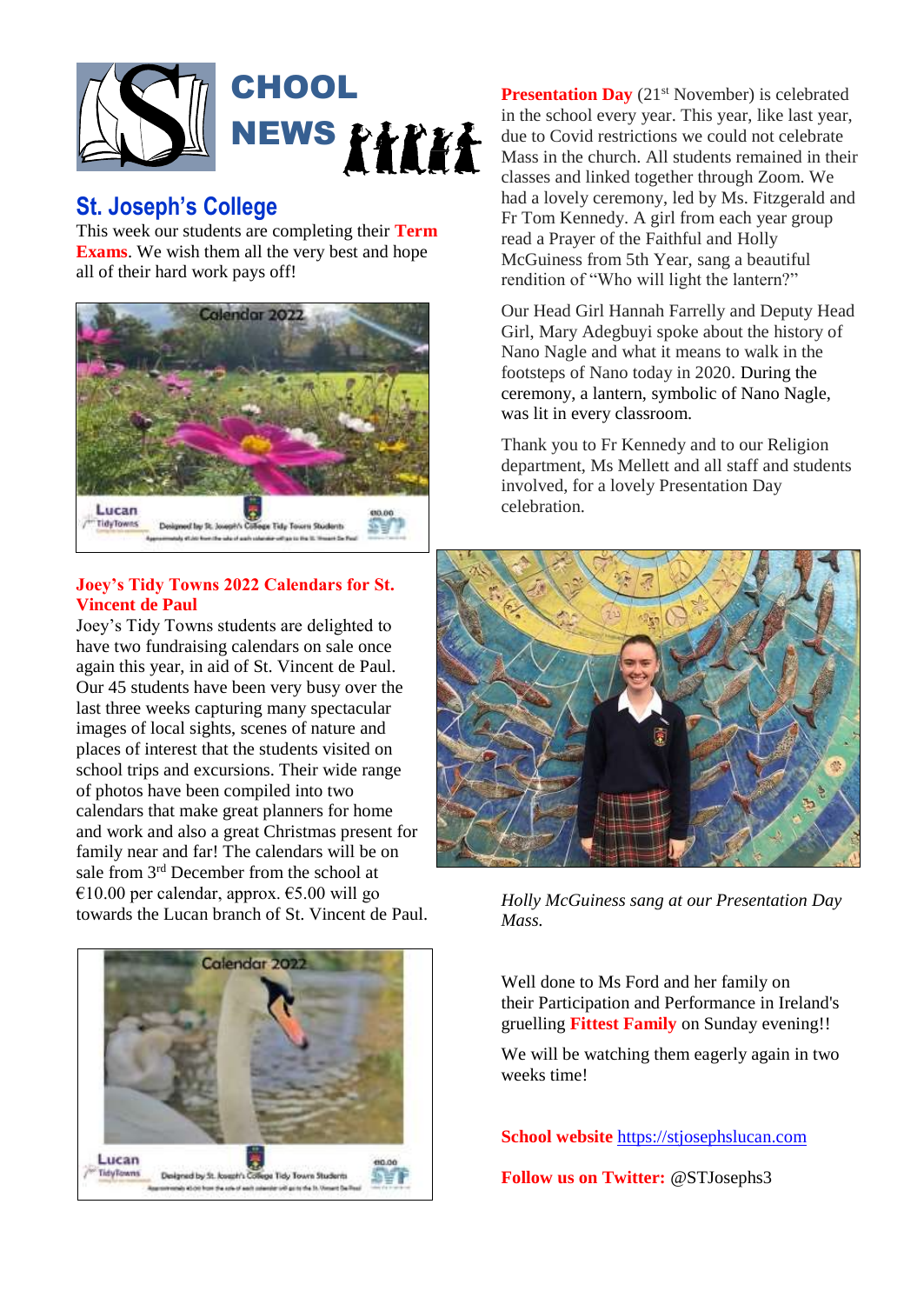### **Coláiste Phádraig CBS**

**Transition Year**: The TY work experience block, that was due to begin next month for two weeks, has unfortunately been cancelled due to health and safety concerns with the rising number of Covid cases in the country at the moment. The students are understandably disappointed as they were all looking forward to heading out on their various placements and gaining some valuable real life work experience. They will instead continue with their school routine until Christmas with the hope that the situation will improve in early Spring when they will try to book their placements again for two weeks.

The students are being kept busy and active anyway in school. They are currently planning and organising a soccer tournament for  $1<sup>st</sup>$  yrs in aid of St. Vincent de Paul as part of the extensive well-being programme for  $1<sup>st</sup>$  yrs. They are also heading off to Kylemore Karting soon for some friendly, yet competitive, go-karting. They are also hoping also to go ice-skating next month as a compensation for missing out on their workexperience.

**School Canteen**: The new school canteen has been a wonderful addition to Coláiste Phádraig and it has proved to be extremely popular with the students. The kitchen was built in the school canteen over the summer by a company called Get Fresh Catering. The canteen menu is designed to cater for all tastes and the food and drinks on offer are very reasonably priced. Students and staff must pre-order and pre-pay from an app the day before to ensure that their order is ready for collection in various designated socially distanced spaces the following day.



The canteen is an entirely cash free environment but there is a tap a pay back-up option in cases where students forgot to pre-order. Lost/stolen cards (which are valid for two years) can instantly be blocked online and support is always available to ensure that no-one goes without a meal for financial reasons.



The canteen is run by four staff, Miriam, Jennifer, Mags and head chef Pat. Food can be ordered for breakfast, small break and lunchtime. Unfortunately, due to Covid restrictions, the students are not yet allowed to sit down in the canteen with their friends to eat their meals. They are allowed to bring their food back to their base class rooms or spacious designated areas in the school where they can relax with some friends and enjoy their meals together.



Scrambled eggs, pancakes, homemade scones and beans on toast, all washed down with a selection of fruit juices, have proven very popular for Breakfast before school every morning. Filled Baguettes, especially chicken tikka, cheese and ham and egg mayonnaise, specially prepared noodle boxes and oven baked potato wedges are popular at mid-morning break time.

For lunch, lasagne with garlic bread, macaroni and cheese, chicken stir fries, chicken rolls, wraps, sandwiches and paninis are all very popular with the students. All the food is cooked fresh in the kitchen each day. The canteen also offers vegan and gluten free food which also sell well, as well as a variety of snacks such as muffins, iced doughnuts, rice cakes and nutri grain bars. It also offers numerous refreshments such as still water, fruit water, juices, vitamin drinks, tea and coffee. *Cont'd over……..*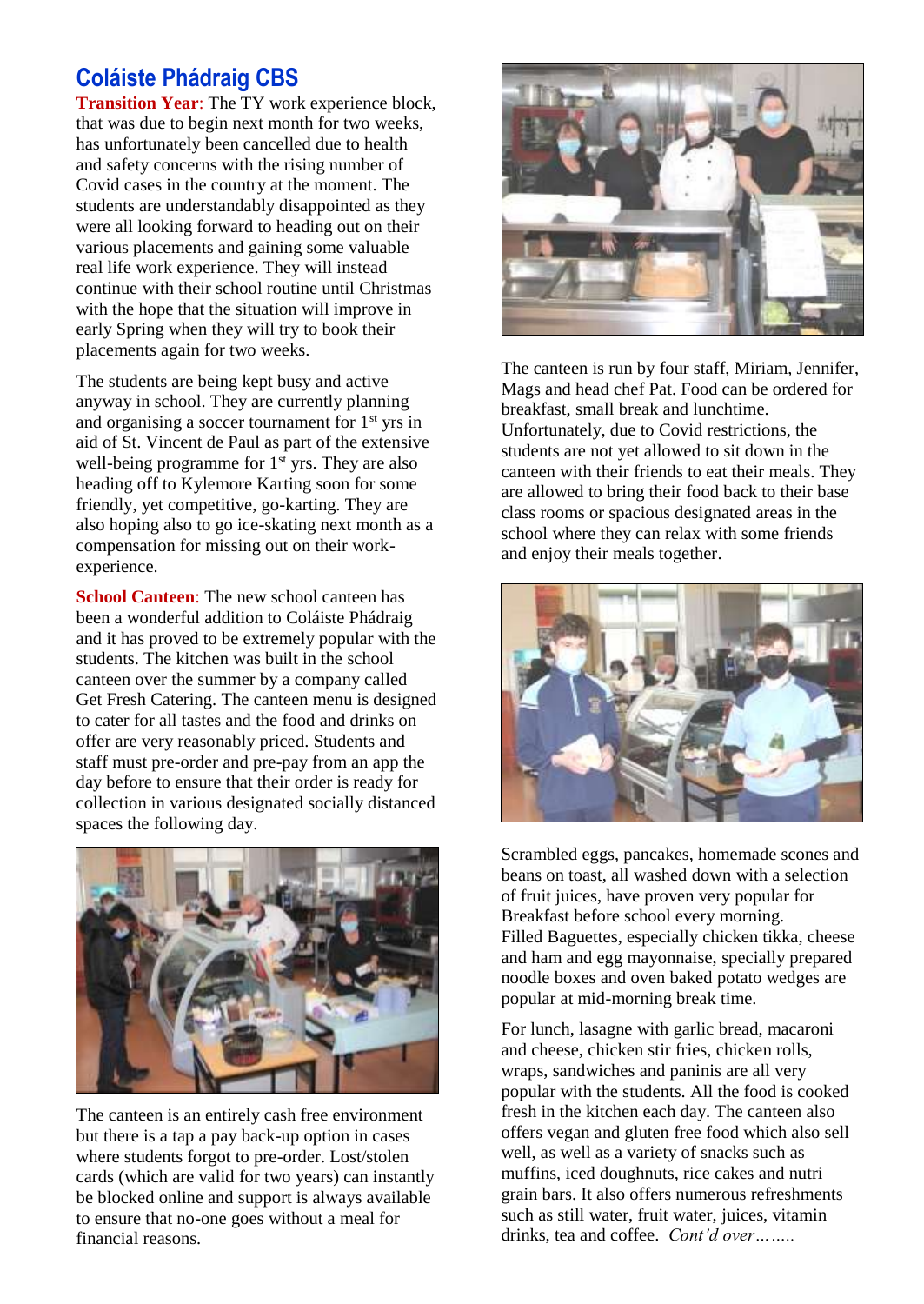### **Coláiste Phádraig** *cont'd…..*

Get Fresh Catering have a three-year contract with the school so the canteen will continue to enhance the school experience for our staff and students in the years ahead.



*1 st Years enjoying their new canteen* 

**3 rd yr news:** The 3rd yr Parent-Teacher meeting was held via Zoom on Monday 15<sup>th</sup> November. Each sets of parents/guardians had a 5-minute slot with the relevant teacher which they had to prebook in advance of the meeting. They then logged on via their sons' school email account. This was the first such PT meeting in the school and the feedback from teachers and parents afterwards was extremely positive.

Apart from a few minor technological hitches here and there, the whole operation ran very smoothly and we thank the school office for their hard work setting up the online meetings and ensuring all went to plan on the day. It was an enormous logistical operation and without such planning and professional expertise the meeting would not have been possible.

It was great for teachers to reconnect with the parents/guardians after such a long break due to Covid restrictions and the Department of Education has recently informed schools that Covid guidelines will remain in place until at least Feb 2022. This means that the remaining PT meetings in Coláiste Phádraig this school year will now be all held online.

**The next PT meeting** is the  $6<sup>th</sup>$  yr one which is to be held on Tuesday 14<sup>th</sup> December.

**The 3rd and 6th yr students** have just finished their Christmas exams. The next main exams they will sit will be their Mocks which will be held in February 2022.

**Scoil Mhuire**

Woodview Hts / Airlie Hts

### **Junior Infants Enrolment for Sept 2022**

**Until Dec 3rd, 2021**



See [www.scoilmhuire.ie](http://www.scoilmhuire.ie/) for application form

#### **Enrolment 2022 St. Thomas' J.N.S.**

Esker, Lucan, Co. Dublin

### **Junior Infants (2022)**

*Closing date for applications Is January 28th 2022.*



**Please see our website [www.stthomasjns.com](http://www.stthomasjns.com/)** for further information regarding the registration process.



### **PLEASE NOTE:**

**Lucan Newsletter Office** is **NOT OPEN** at the moment, but leave your ads, queries or notices in the **letter box at St. Mary's Parish Centre**, **before 10pm on Wednesday night**, and we'll collect and look after them.

Alternately email notices/reports to any of the following:

**Community / Schools/ Local History**  [marylucannewsletter@gmail.com](mailto:marylucannewsletter@gmail.com) 

**Sport / Politics** [roselucannewsletter@gmail.com](mailto:roselucannewsletter@gmail.com)

**Parish Notes / Fund Raising** [annalucannewsletter@gmail.com](mailto:annalucannewsletter@gmail.com)

**Anniversaries etc / Advertising Queries**  [catherinelucannewsletter@gmail.com](mailto:catherinelucannewsletter@gmail.com)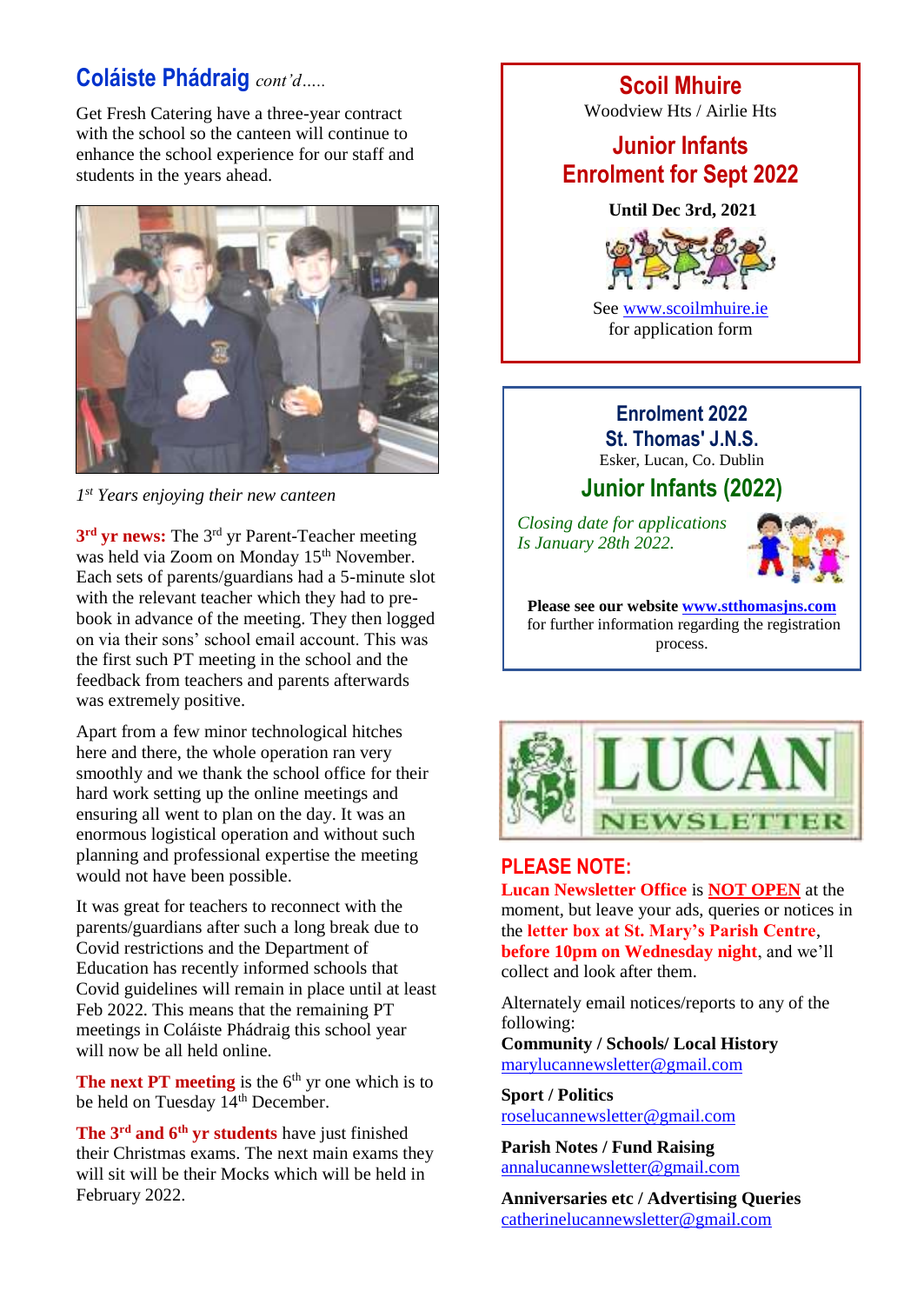#### **Lucan Community College Visit from DDLETB Management Team:** We

were delighted to welcome Caitriona Murphy (Chief Executive of DDLETB) and Adrian Flynn (Director of Schools) to visit our school last week. They were greeted by our school captains Yasmin and Desmond and by the Senior Leadership and Management Team. During their visit they met with representatives of the Board of Management, of student leadership groups including our prefect team, student council, Gluais team and Diversity group and with teacher representatives. They also toured the school and spoke with students and staff members visiting classes. Ms. McKeever presented the CE with a piece of artwork created by 6th year student Amy Martin and this picture will be displayed in DDLETB head office. Ms Flynn's science class presented their models for 'the school of the future'. After the visit the CE said "It was an absolute pleasure to spend time in Lucan CC. As I mentioned, the school has an amazing reputation and that is a credit to each and every one of you. Thank you for your open, generous and warm welcome." The CE also committed to update the school on the progress  $\sigma$ <sup> $\epsilon$ </sup> the extension on a regular basis.

#### **Extension and Refurbishment Project:** We

were delighted to receive news from our Chief Executive this week that work on our extension project is progressing. The pre-qualification process of stage 2B is now complete and letters of intention will be issued this week to all successful contractors to enable them to progress to tender for the project. We will then enter Stage 3 of the process which involves tender documents being issued, contractors costing the project, tenders being submitted and evaluated by a panel. This process takes approximately 6 months. The evaluation of the tenders and the approval from the Department of Education will take a number of months but the DDLETB building team managing the process would hope to see construction commence in late 2022 or early 2023 with the building and refurbishment process taking 1.5-2 years to complete. We still have a long way to go to have a building that properly meets the needs of the school community, but the wheels are turning again and we are heading in the right direction. Thanks to all staff, parents, students, board members, community representatives who have continued to support the school in our need for this additional and updated facility and thank you to the DDLETB building team and the Design Team for their ongoing work on this project over a long period of time.

#### **Lucan CC Students in World Health**

**Organisation Video:** Our 1st and 2nd year students were delighted to be part of the Sea of Change choir video broadcast world-wide on media platforms on Wednesday 17th November as part of the World Health Organization Cervical Cancer Elimination Day of Action 2021: [https://www.who.int/initiatives/cervical-cancer](https://www.who.int/initiatives/cervical-cancer-elimination-initiative/day-of-action-2021)[elimination-initiative/day-of-action-2021](https://www.who.int/initiatives/cervical-cancer-elimination-initiative/day-of-action-2021) Thanks to past pupil Ian Brabazon who worked with our students as well as conducting the Sea of Change choir to produce these video. Lovely to see such happy faces to give us hope while highlighting an important issue. Lucan Community College works closely with the HSE to offer students in their first year of secondary school the HPV vaccine as part of the school vaccination programme.

**First Year Well-being Walk:** Unfortunately, the first-year walk, which was organised by the Gluais team, had to be cancelled at late notice on Wednesday, November 24th. This was due to very poor weather conditions at the time. All was not lost however...as the students remained in great spirits and got to watch a movie with their tutor groups instead. Thank you to all the Gluais team for putting in such an effort to make this event a success. They hope to reschedule this walk to take place in the early spring....when hopefully the sun will be shining!  $\bigcirc$  Thanks to teacher Ms. Mc Kelvey.

**Think Languages:** Bonjour, Hola, Nǐn hǎo, Guten Tag, Olá, Hej, Goedendag, The MFL department organised a #ThinkLanguages event for Monday the 22nd of November for all Transition Year students. Workshops included Irish Sign Language, French Cuisine, Spanish Flamenco dancing, Chinese Art and a Latin American drum workshop. They also took part in a National Quiz and enjoyed some international snacks! A school-wide survey was also undertaken to celebrate the linguistic diversity of our school and find out all the languages our students can speak/speak at home. We would love to celebrate and involve all languages and cultures in our school community. Merci, Danke, Gracias, Grazie, Obrigada, Thank you, to all teachers in the MFL department.

**Amnesty Webinar:** Well done to Senior students from LucanCC Amnesty group who attended a "Write for Rights" webinar last Monday. This webinar highlighted the case of Rung Panusaya fromThailand. Thanks to May who spoke to us from Thailand and Deirdre from Amnesty Ireland for organising. Thanks also to teacher Ms. Mc Carthy.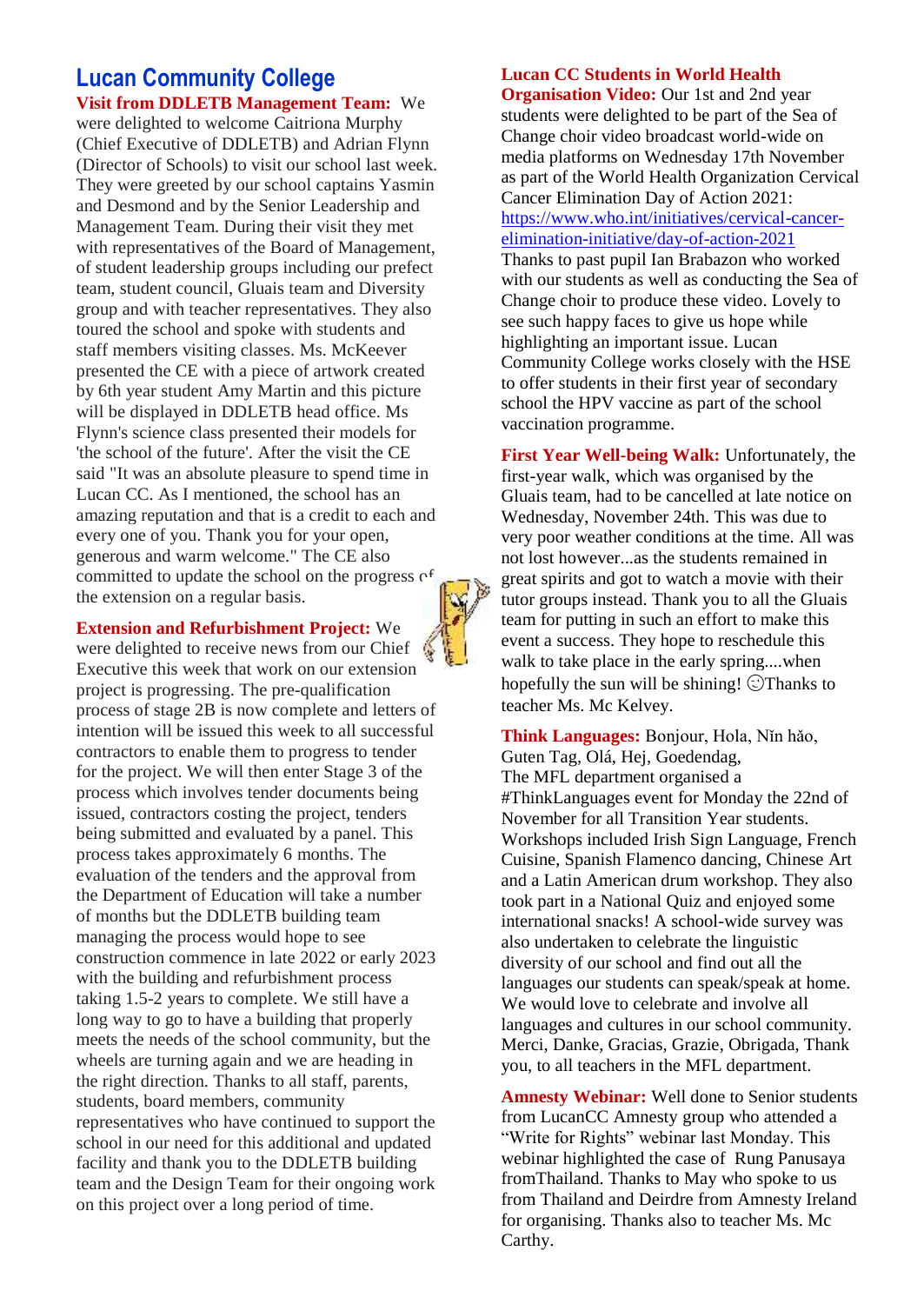### **St. Edmundsbury lands**

#### *Dear Editor,*

I see from Tuesday's *Irish Times* that planning consultants for three of the country's leading businessmen will step up their engagement with Fingal and South Dublin County Councils to agree a plan to develop more than 800 acres of land on either side of the river Liffey stretching from Lucan to Castleknock that would deliver "more than 5,000 homes, a public park of 256 acres at St. Edmundsbury for the local community and a range of other amenities". Such a proposal to be successful will involve rezoning land that is currently zoned for agricultural use and subject to strict environmental and amenity protections. If the application were to be successful it will result in the elimination of another green space.

How much more "development" of the Lucan area, which is already grid-locked for much of every day, can the residents of Lucan endure? Separately the Council has plans, inter alia, to turn Lucan into a "tourist" destination at the expense of those who live in and around the village, has plans to reduce parking in the village including the removal of disabled parking spots at the expense of the most vulnerable members of our community who need access to medical services etc., the livelihood of the village business community and those who do their shopping there, intends to introduce paid parking on a Saturday and to trial a one-way traffic system.

On the basis of past experience, we can be sure of one thing and that after the consultation process on these proposals has concluded the views of the actual residents of Lucan will probably be largely ignored in favour of the powerful interests of big business. An analysis piece in *Wednesday's Irish Times* suggests that councillors will be reluctant to rezone any of these lands for housing. However, I wonder where our local councillors will actually stand on the day in relation to all of this?

*Yours sincerely, Michael Grant*

### **Lucan ICA**

*Tuesday 30th November:* Craft Group meet as usual 10am to 12.30pm in the Hall at the Parish Centre.



Come along and share our ideas

and patterns for various projects you are working on.

There will be a nice cup of tea for everyone!

### **Lucan Library Events**

We are delighted to present a Decade of Centenaries Online Talk, "**When will it every end? 1921 a Year in Review**", on

the **2 nd December at 7pm**. As 1921 dawned, many in Ireland wondered if the War of Independence would ever end. Ambushes, assassinations and executions continued unabated until 11th July. A truce was declared, the war was over.

Our Historian in Residence Liz Gillis will discuss the events of 1921, nationally and locally. It was a year of two halves – one dominated by war, the other by the hope of peace.

You can book your place through Eventbrite at [locallibrarydublin.eventbrite.ie](http://locallibrarydublin.eventbrite.ie/)

#### **Karen's Singing Workshop for children with additional needs** - **Wednesday, December 1, 2021 at 10:30am – 11:30am.**

This workshop is a fun, developmental, music activity for pre-school children in general & more specifically children with additional needs. As music stimulates both hemispheres of the brain, it generally helps to promote & encourage communication building, cognitive stimulation, relaxation & positive mood enhancing.

This event will take place at Lucan Library. A parent/guardian needs to stay with the child and help participate in the workshop. Please book a ticket for each child AND each adult attending. Numbers are very limited, so if you cannot attend, please be sure to cancel your ticket either by Eventbrite or by contacting Lucan Library on 01- 6216422 or lucan@sdublincoco.ie. Thank you. https://www.eventbrite.ie/e/karens-singingworkshop-for-children-with-additional-needstickets-208634540527

#### **Teaching and Learning Intervention for Autistic Children and Adults –**

Online Talk with Dr. Susan Crawford. **Wednesday 8th December at 7.00 pm.**

Online Over Zoom. This topic explores the different teaching and learning approaches that are useful when planning programmes and developing skills for autistic children and adults. It will include an overview of applied behaviour analysis, TEACCH, Pivotal Response Therapy, Use of Technology and others.

The talk will provide guidance on how to adopt an "eclectic" approach where the best of all approaches are combined or adapted to meet the learning needs of the child or adult. Booking: [http://clondalkinlibrary.eventbrite.com](http://clondalkinlibrary.eventbrite.com/)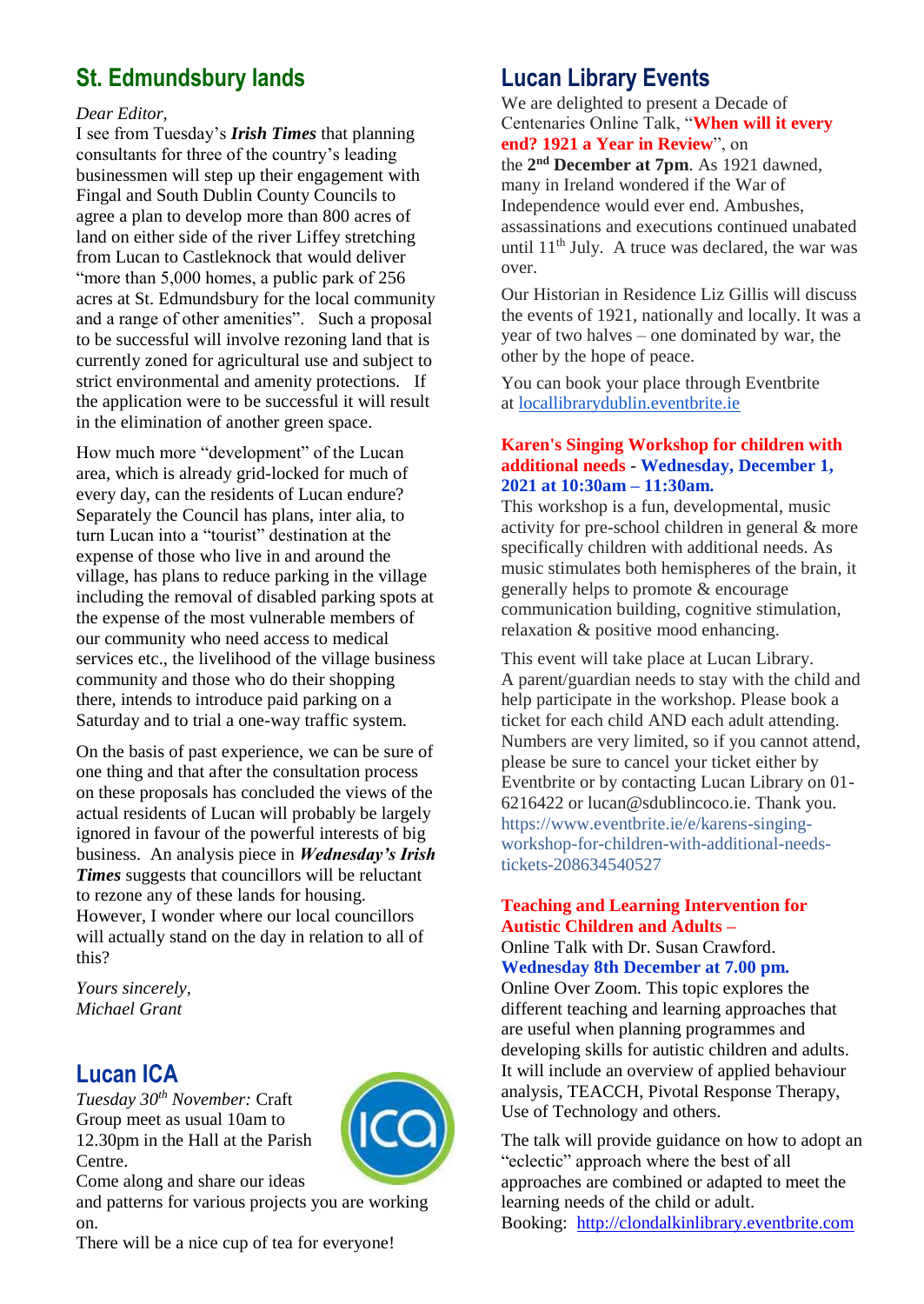### **Palmerstown Camera Club**

Palmerstown Camera Club hosted it judging night for its "People's" themed monthly club competition, last week and we were treated to some amazing images.



A few weeks back we had our Nature competition, and we had some super shots from our photographers, below we have two of the winning images.



Michelle Butler won with this image titled "Aisha" in the intermediate projected image competition, and Ojesvi Rao won the novice projected image competition for her image titled "Light House" (*Below*).

People interested in joining the club or even attending one or two meetings free of charge to see how their photography could benefit from being a member can do so by contacting [secpcc@gmail.com](mailto:secpcc@gmail.com)

### **Esker Active Retirement Association**

#### *Hi everyone,*

This week, we had a nice crowd attending; we had a quieter day today with scrabble and cards being played and everyone seemed so relaxed and at ease with their friends. Loads of craic taking place too. We're thinking of having a Skills Sharing Programme in our club so we can help each other out when needed e.g. with gardening, form filling, online government forms etc. We've asked everyone to think of what their particular skills are: we've all got different skills; some people think they don't have any but they forget they have the skills to drive, give advice, bake, cook, knit, crochet, paint etc.

We had some very interesting discussions on plants today, when to lift dahlia tubers and store them and what seeds we've saved from the summer that we will have to share around in the club in the Spring. Taking an interest in gardening and watching plants grow is really good for your mental health.

FYI We are still cleaning chairs and tables before and after we use them, masks are worn except when taking refreshments and hands are well sanitized to keep us all safe.

We have cancelled our Christmas Party Night Out due to the rising Covid numbers but we still hope to have our daytime party on Wednesday  $15<sup>th</sup>$ December in our own hall. We will only have our members attending so we should be safe enough as we sanitize everything before members arrive.

If anyone wants to join a fun, lively and friendly club, you can join us, once you're fully vaccinated and have a vaccination certificate with

photographic ID. We meet every Wednesday afternoon at 1.30pm in St Andrew's Church Hall in Lucan (close to Stagg Cycle shop which is blue and yellow); there is parking inside the Church gates plus a bus stop just outside the Church gates. Don't be afraid to come in, you're very welcome.

*Till next time, Marian Egan (Club Secretary) 086 1269 043* 

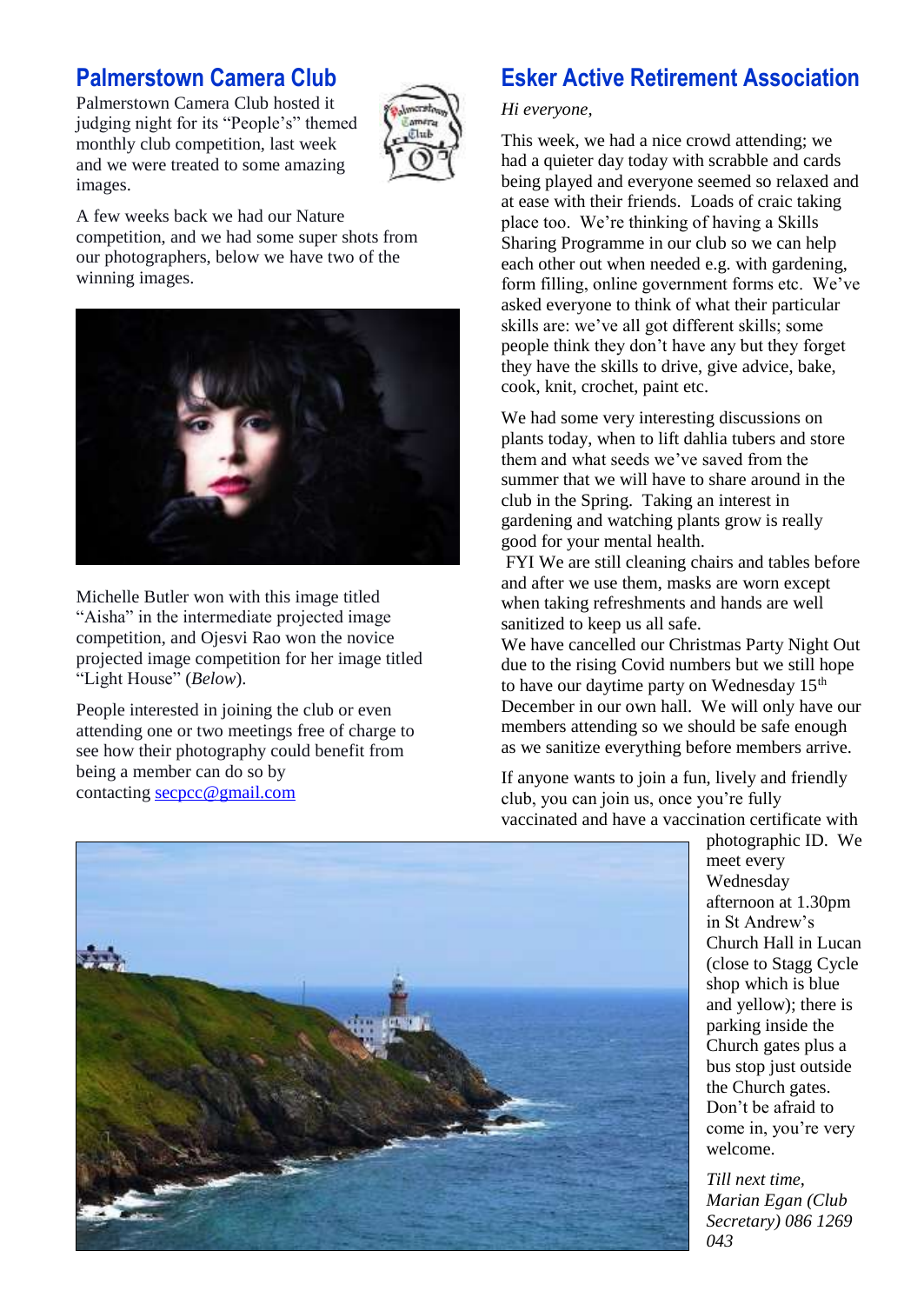#### **Paul Gogarty - Independent**

#### Tel: 087-2752489. E-mail: [info@paulgogarty.com](mailto:info@paulgogarty.com) **Peter Brady RIP**

Condolences to the Brady family on the loss of the late Cllr Peter Brady this week. Peter was well known to many Lucanians and served his community with distinction in so many ways, including as an elected representative.

#### *Ar dheis Dé go raibh a anam dílis.*

**Bus Connects:** Leaflets have arrived in most of Lucan. Some good features but some losses. There will be teething problems in Shackleton/Dodsboro area not least because the C2 route has no turning point and can't operate for several weeks on this side. They won't retain 25, even for this period, despite protestations.

**St Edmundsbury latest housing proposal:** This is a Trojan Horse for unsuitable housing. It's 1998 all over again. All the goodies of a park on areas that are already protected are not worth the cost of destroying the rest. I will oppose strongly.

#### **Emer Higgins TD – Fine Gael**

78 The Orchard, Lucan

#### [01 401 3416](tel:014013416) [Emer.higgins@oireachtas.ie](mailto:Emer.higgins@oireachtas.ie)

**Bus Connects:** Changes will roll out on Nov 28<sup>th</sup> and improve frequency and connectivity to the city centre , to railway stations, nearby colleges, hospitals and shopping centres. I raised the issue of a direct route to the city for the people of Adamstown, Shackleton, Dodsborough etc. The intention is for the C2 route to eventually service the Adamstown area but at the moment due to development work it is not safe. Street Ambassadors will be located to help passengers in the busy areas from next Sunday. **Peter Brady**

Sadly this week we said good bye to Peter Brady. As a devoted Fine Gael local councillor, Peter's hard work, commitment and good humour will never be forgotten in Lucan. He made such an impact locally and leaves behind a lasting legacy. *Ar dheis Dé go raibh a anam dílis.*

#### **Derren Ó Brádaigh - Sinn Féin**

Phone: 087-2136345

Email: [dobradaigh@cllrs.sdublincoco.ie](mailto:dobradaigh@cllrs.sdublincoco.ie)

**Village Project Works - Update:** Once the public consultation process opens, you can make online submissions via the Council's portal [http://consult.sdublincoco.ie](http://consult.sdublincoco.ie/)

**Lack of GP / Medical Services:** This is particularly a growing concern in West Lucan given sizeable developments. My motion below was agreed at recent Area Committee to write to the Minister for Health; "*That this Council agrees to write to the HSE and the Minister for Health outlining the growing concerns of the vastly expanding population of Lucan West, namely the newer development areas of Adamstown, St Helen's, Shackleton, Hallwell, Gandon, Somerton and the Paddocks, all within an SDZ, yet still totally void of a single local GP service, dental practitioner or pharmacy. The recognition for delivery of primary healthcare facilities must now be addressed as a matter of urgency and fast-tracked to meet the health demands in line with this rapid growth."*

#### **Gino Kenny TD - People Before Profit**

**P**

**O**

**L**

**I**

**T**

**I**

**C**

**A**

**L**

**N**

**T**

**E**

**S**

Phone: 085-7211574. Email: *[ginokenny@oir.ie](mailto:ginokenny@oir.ie)* **Lands at St Edmundsbury:** This week there were reports in regards to a master plan of the 860 acre St. Edmundsbury/ Luttrellstown land bank that is owned by a number of business men. This site is subject to a Special Amenity Area Order (SAAO), which means it has been designated as an area of exceptional interest from the point of view of natural, built and cultural heritage. The lands on the south side of the Liffey are nearly one third of the overall land in question. In order for the SAAO to be overturned it would need the support of SDCC councillors in the upcoming development plan. The chances of this happening is remote as all advice from senior planners at SDCC stated there is more than enough land designated for residential use in the general Lucan/ Clondalkin area. **Cllr. Shane Moynihan, Fianna Fail** Email: [smoynihan@cllrs.sdublincoco.ie](mailto:smoynihan@cllrs.sdublincoco.ie) Ph: 087 7840898, [www.shanemoynihan.ie](http://www.shanemoynihan.ie/) [facebook.com/cllrshanemoynihan](http://facebook.com/cllrshanemoynihan) Twitter: @shanemoynihan, Instagram: cllrshanemoynihan **Council budget:** Last week, the County Council adopted its budget for 2022. I was pleased to see new items feature in it, as well as retention or increases in the necessary allocations for tree maintenance, footpath repair, grass cutting and cycle track maintenance.

- **Mobile floodlights:** The Council has allocated up to  $€70,000$  for a pilot fund for mobile sports equipment, including mobile floodlights to be used during the winter. The provision for mobile floodlights is a cause I have championed for the past few months, in direct response to feedback from clubs and residents.
- **12th Lock:** The Council budget allocates €100,000 for a feasibility study to explore the potential of the 12<sup>th</sup> Lock area and how it might be realised. This is an exciting prospect for this area of Lucan and I will share further details as they become available. **O**

#### **Liona O'Toole – Independent**

087-2795274. [lotoole@cllrs.sdublincoco.ie](mailto:lotoole@cllrs.sdublincoco.ie) [www.lotoole.com](http://www.lotoole.com/)

**Bus Connects:** From Sunday (28<sup>th</sup>) street ambassadors will engage with passengers at following

Bus Stops: Foxborough-4619 Castle Rd-4613 Liffey Valley-4795 Lucan Village-3372 L51 - Dodsborough Road 3890 L53 - Finnstown Abbey 3368 L59 - St Mary's Church-3958

These locations will be kept under review as the team seek to maximise interaction with customers Key times: 7am to 7pm Sunday 10am to 4pm & Saturday 10am to 6pm;

- Street Ambassadors will be in place from day 1 to 7; - Street Ambassadors will hand out brochures, answer

questions - Street ambassadors will move from Bus Stop to Bus Stop if locations are quiet

**GP's**: My motion was passed at this week's area committee meeting requesting a letter to be sent to the Minister for Health in regards to the current situation in the Lucan area on the issue of shortage of GP places.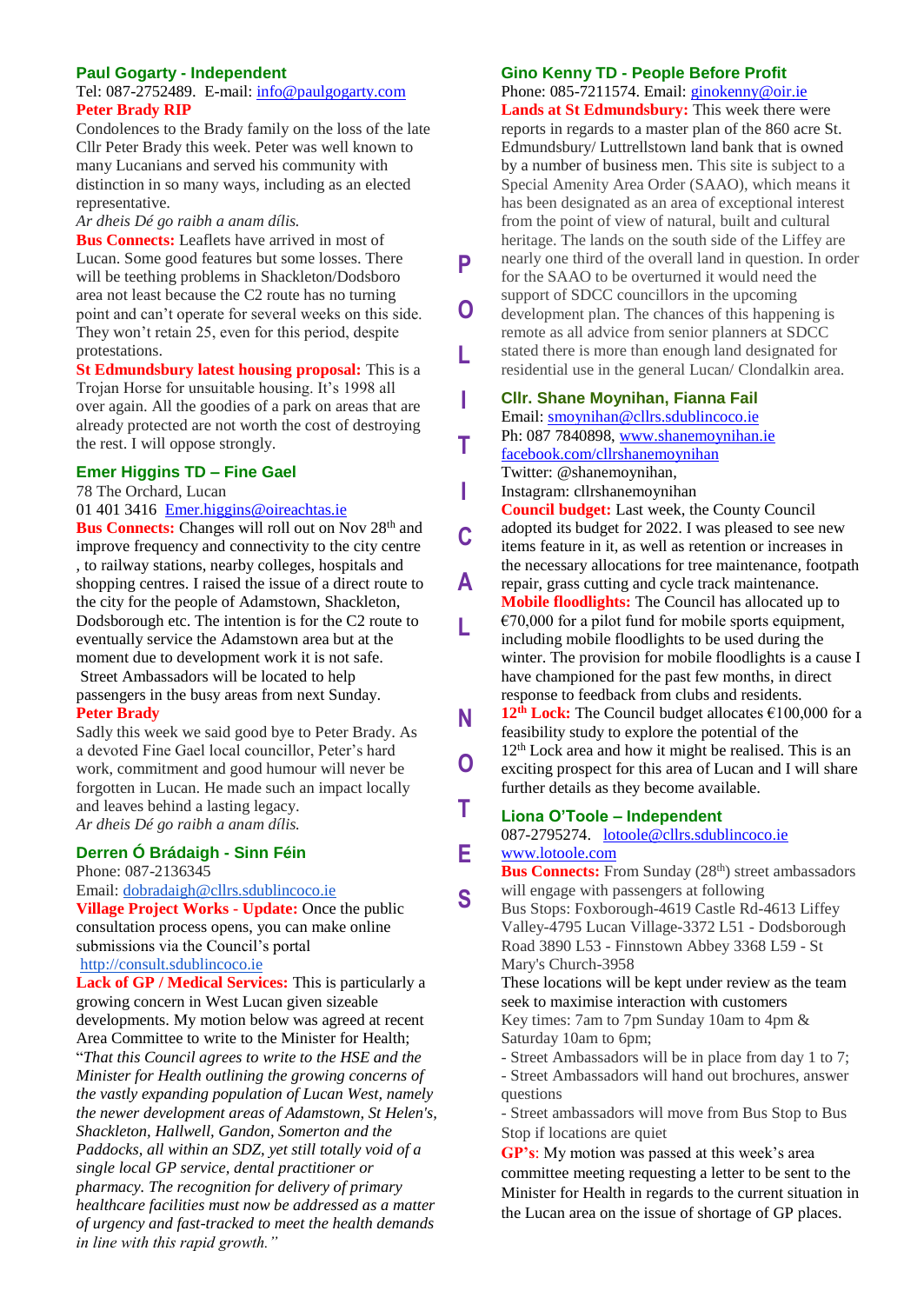

# Cumann na Sáirséalaigh Leamhcáin

**Congratulations to our U21B Hurlers** who have reached the U21 D Championship final following the win over Kilmacud Crokes on Sunday last, they will face Craobh Chiarain in the final on 4<sup>th</sup> December. And well done to our Junior C Footballers, runners up in the Division 6 South, All County final who came up against a more experienced St Marks side. The Camogie U20A's and U20Cs are both through to championship semi-finals, and the Camogie U16B's will contest the Shield Final next weekend. Please see the home page of our website for the latest fixtures and results.

#### **Senior Hurling Management**

Sean McCaffrey, our senior hurling manager for the past 3 years, has decided to step down from the position. The Club Executive, everyone involved in hurling and all in Lucan Sarsfields would like to thank Sean and his management team of Bernard Crowley, Paul O'Donoghue, Aidan Roche, Declan O'Leary, Mark Smith and Richie Doyle for their great commitment and contribution over the period. They have overseen a transition in the team introducing many new younger players while keeping Lucan competing at the highest level, reaching senior championship semi-finals both this year and last year. Sean has been involved in running teams in the club, hurling and football, for over 30 years and we hope to see him involved again at some stage in the future. A process to appoint a new senior hurling manager has now commenced. Anyone who wishes to express an interest in the role should contact Paul Stapleton at 087 2058572.

**Alice Whyte** is stepping down from her role as Adult Games Secretary, having served in the role for the last 7 years. We would like to thank Alice for her stewardship, dedication and hard work throughout the last number of years in her current role and previous role as Juvenile Games Secretary. A new Adult Games Secretary will be announced in due course.

**Lucan Sarsfields Junior C Footballers** in conjunction with Lucan Healthy Clubs are hosting a Quiz Night on Friday 26<sup>th</sup> November at 8pm; the quizmaster will be Tommy Flannery. All proceeds go to Lucan Homeless Donations. Entry is €5 per person or €20 for team of 4. For more info and to purchase tickets, please contact Michaela Caseley on 086 850 8553. Tickets also available from behind the bar, and at the door on the night.

#### **Please note the deadline for items to be included in the weekly edition of club notes** is 9pm on Sunday evening. Please send articles / match reports / photos by email to [pro.lucansarsfields.dublin@gaa.ie.](mailto:pro.lucansarsfields.dublin@gaa.ie)

**The LDCU Academy** takes place on Saturdays for boys and girls aged between 4 and 7. See our website for booking details.



**12th Lock Café** is open from 6pm-8pm weekdays and Saturday 9am-2pm when training is taking place.

**The Club Shop** is open Thursdays 7-9pm and Saturdays 10am to 1pm.

#### **LATÓ NA SÁIRSÉALAIGH LEAMHCÁIN Lucan Sarsfields Club Lotto**

*Ní raibh aon buaiteoir phota óir de €1,800 sa chrannchur a tharla ar an Déardaoin, ar an 18ú de mhí an Samhain a raibh urraithe ag:* There was no winner of the  $\epsilon$ 1,800 Jackpot held on Thursday 18th November 2021 sponsored by: **O'Grady Hearing Care Services**. *Tarraingíodh na huimhreacha seo a leanas:* The numbers drawn were: **13, 19, 20, 25**. *Buaiteoirí tobair an áidh a fhaigheann €30 an duine ná:* Lucky Dip winners of €30 each: **Jackie Foley, Cormac Gordon, Kathleen Roche, Kieran Durkan, Gemma Mulrooney.** *Tá €2,200 sa phota óir don tseachtain seo chugainn agus is é urraitheoir na seachtaine:* The Jackpot for the next draw is

€2,200, and is sponsored by **Diamond and Gem Jewellers** *Tarlóidh an crannchur ar an* 

*Déardaoin, 25ú de mhí an Samhain ag 8 i.n. faoi bhainistiú Frank Fleming.Beidh sé beo ón Na Sárséalaigh Leamhcáin, an leathanach Facebook. Déan cinnte go bhfuil d'iontráil curtha* 



*isteach agaibh roimh 6 i.n. oíche an chrannchuir, chun í a chur san áireamh sa chrannchur na seachtaine sin.* The draw will be held on Thursday 25th November, at 8pm, managed by Frank Fleming and live streamed from Lucan Sarsfields Clubhouse, on our Facebook page. Make sure your entry is submitted before 6pm on the evening of the draw to be included in that week's draw.

*Is féidir libh ticéadaí a cheannacht ar líne leis an nasc seo:*

Tickets can be purchased online at the following link: [http://bit.ly/LucanSarsfieldsClubLotto,](http://bit.ly/LucanSarsfieldsClubLotto) *Go raibh míle maith agaibh as ucht tacú le Na Sárséalaigh Leamhcáin.* Thank You for supporting Lucan Sarsfields GAA Club.